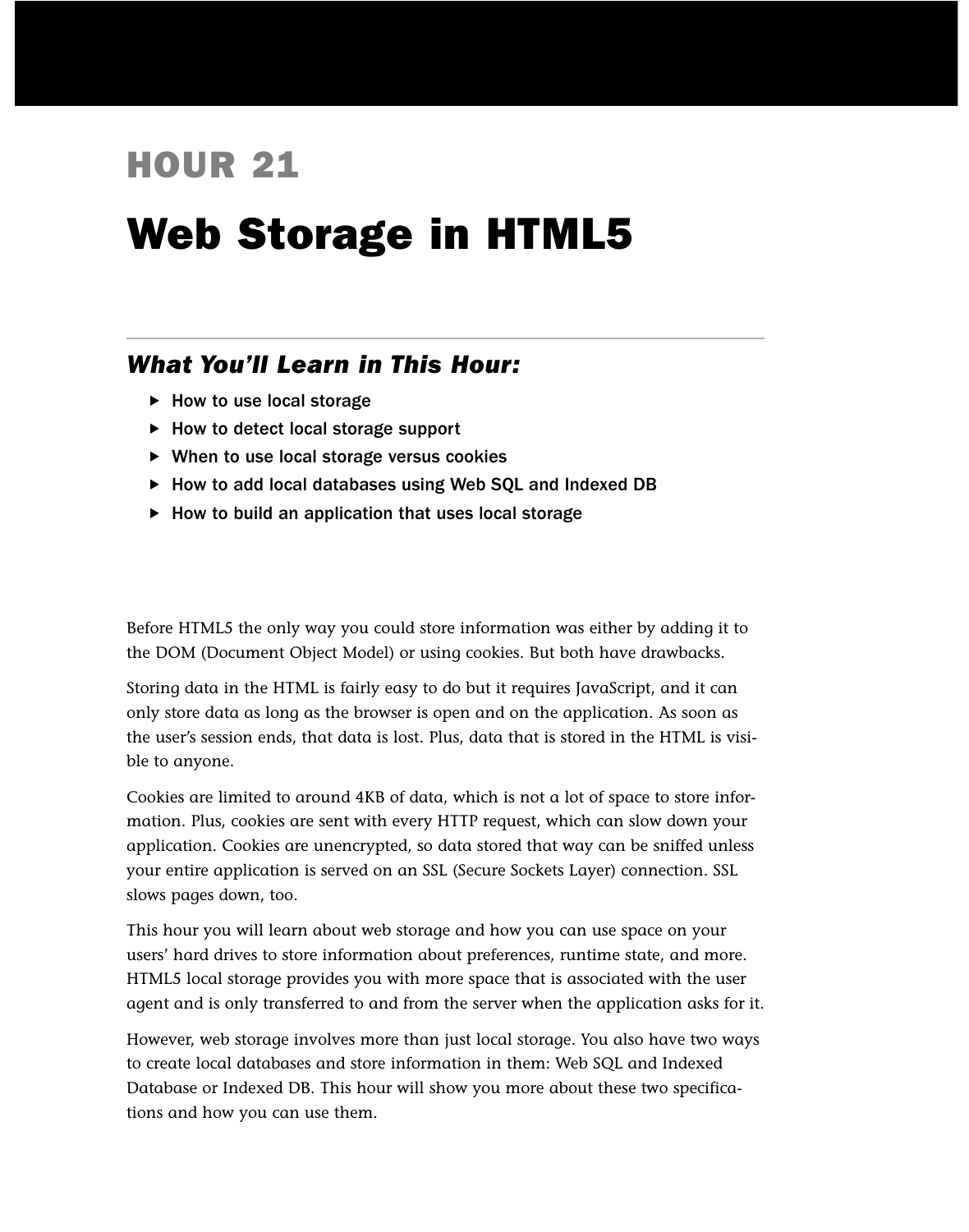# What Is Web Storage?

Web storage is a separate API that was originally part of the HTML5 specification, but now is a separate document within the aegis of HTML5. It is sometimes called *Local Storage* or *DOM Storage* depending upon the browser manufacturer.

# *By the Way*

#### Several Plug-ins Are Available to Create Persistent Storage

Browser manufacturers and plug-in writers have made many attempts to create a form of persistent storage. Microsoft created userData [\(http://msdn.microsoft.com/en-us/library/ms531424\(VS.85\).aspx\).](http://msdn.microsoft.com/en-us/library/ms531424(VS.85).aspx) Adobe created Local Shared Objects in Flash [\(www.adobe.com/products/flashplayer/arti](www.adobe.com/products/flashplayer/articles/lso/)[cles/lso/\)](www.adobe.com/products/flashplayer/articles/lso/). The Dojo Toolkit has dojox.storage integrated into it [\(http:/](http://dojotoolkit.org/api/1.6/dojox/storage/manager) [/dojotoolkit.org/api/1.6/dojox/storage/manager\).](http://dojotoolkit.org/api/1.6/dojox/storage/manager) Google Gears, Adobe AIR, and others also provide forms of local persistent storage, but all of these require either a specific browser or a plug-in for people to use.

Web storage allows web developers to store data from web applications as key/value pairs on the user's local machine. This data persists even if the user leaves the application, closes the browser, or turns off the machine. When the user comes back to the web application, that web storage data is available to the application.

Storing data is useful for many web applications. The simplest applications use web storage to store user data so that users can pick up right where they left off when they return to the site. Another way to use web storage is to store data locally when a user is offline that would normally be stored on a server (see Hour 20, "Offline Web Applications").

### How Web Storage Is Different from Cookies

Many people make the mistake of thinking that web storage is the same thing as a cookie, only bigger. Although it's true that web storage provides a lot more space than cookies, other differences exist as well:

- . Web storage is only delivered to the web page when the client requests it, whereas cookies are sent with every HTTP request.
- $\triangleright$  Web storage can only be accessed by the client (JavaScript), whereas cookies can be accessed by server scripts such as PHP as well as JavaScript.
- . Cookies are specific to the browser and domain, but don't make a distinction between windows in the same browser, whereas web storage (specifically, session storage) distinguishes between windows as well as browser and domain.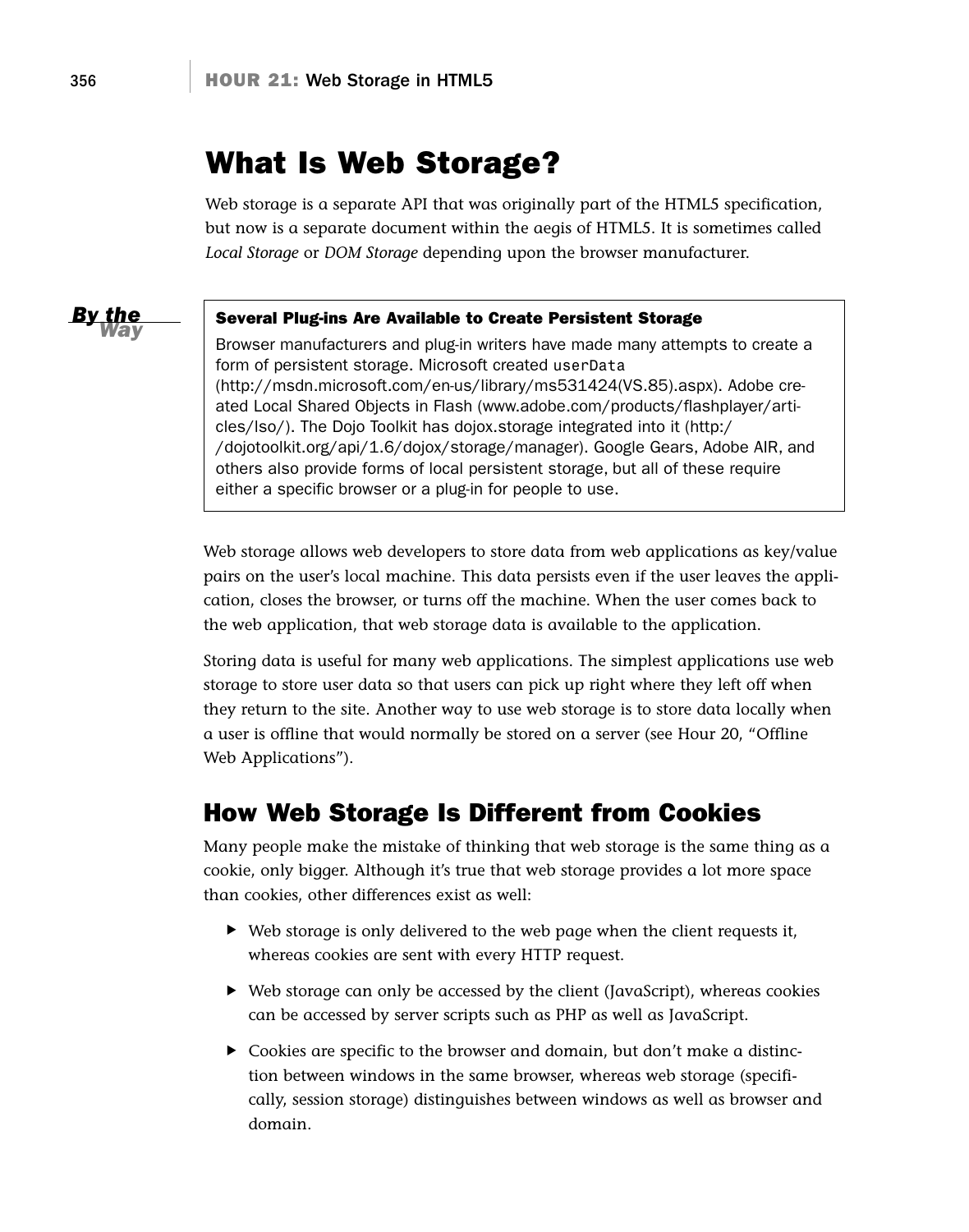Remember that web storage is not just a better cookie. Cookies serve a purpose and you should continue to use them. For example, cookies have two flags, HttpOnly and secure, that help make cookies safer. The HttpOnly flag tells the browser that this cookie should not be available to client-side scripts. The secure flag requires that the cookie only be served over a secure (SSL) connection.

You should only store session data in cookies that have been secured with at least HttpOnly and preferably the secure flag, as well. Hackers can use session information to get information about your customers.

Thinking of web storage as a place to store application preferences, non-sensitive user information, and things such as saved games and saved content is best. Also, web storage isn't as widely supported as cookies are. Cookies have been supported in browsers since 1995. Web storage is supported by all modern browsers, but only specific versions:

- $\blacktriangleright$  Android 2.0
- $\blacktriangleright$  Chrome 4
- $\blacktriangleright$  Firefox 3.5
- . Internet Explorer 8.0
- $\blacktriangleright$  iOS 2.0
- $\triangleright$  Opera 10.5
- $\blacktriangleright$  Safari 4.0

### Session Storage and Local Storage

The two different types of web storage in the Web Storage specification are local storage and session storage.

*Local storage* is name/value pairs that are stored on the local disk. Every site has a separate storage area. The data stored in this area persists even if the user leaves the site or closes the web browser. The data is only available to the domain that added it, and that data is only sent when a client on that domain requests it.

#### Web Storage Stores All Data as Strings

When you store data in web storage, it will be stored as a string. This means that if you have structured data (such as database information) or numbers (integers and floating point), you need to convert them to strings so that they can be stored in web storage. Don't forget to use the parseInt() and parseFloat() methods to convert your integers and floats back when you retrieve the data.

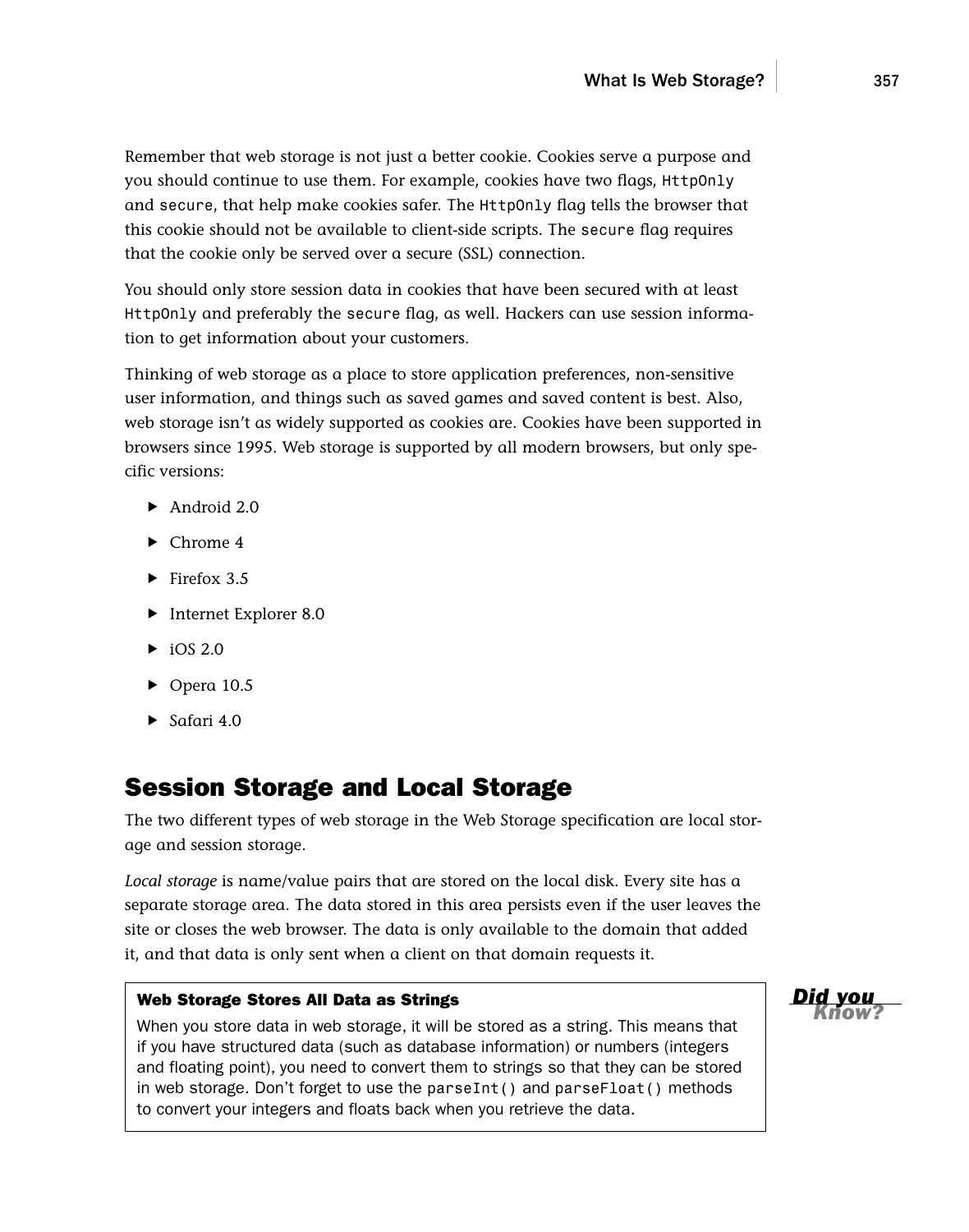Local storage is best for storing non-sensitive data that takes up a lot of space. It is for data that needs to be saved across sessions so that users have access to it when they return to the site.

*Session storage* is name/value pairs that are stored on the local disk for the length of the page session. Session storage will deliver stored data to user agents on the same domain and in the same window as when the data was stored. After that window closes (except in certain cases), the stored data is removed. If a new tab or window is opened to the same site, a new instance of session storage is created.

*Did you* 

#### Session Storage Can Survive Reloads

If a browser has support for resuming sessions after a reload, then the session storage can be saved as well. For example, in Firefox, if the browser crashes, Firefox will restart and offer to restore your previous session. Chrome, Opera, and Safari have similar features, and plug-ins are available to add this feature to IE. In these browsers, data stored in session storage will be restored as well.

Session storage was created to solve a problem that cookies have. If you go to a website that uses cookies to store data, and then open that site in a second window, the cookie data from the first window can be accessed and contaminate the cookie data in the second window.

Session storage is most useful for temporary data that should be saved and restored if the browser session is accidentally refreshed. Like local storage, you should not store sensitive data in session storage.

### Using Web Storage

As with all new HTML5 features, you should check to make sure that the browser supports web storage. To do this you can use Modernizr as mentioned in Hour 4, "Detecting Mobile Devices and HTML5 Support," or you can use this function:

```
function supportsWebStorage() {
   try {
        return 'localStorage' in window && window['localStorage'] !== null;
    } catch (e) {
        return false;
    }
}
```
When using web storage, the first thing you do is define a storage object. This tells the user agent whether you're using local storage or session storage. These objects are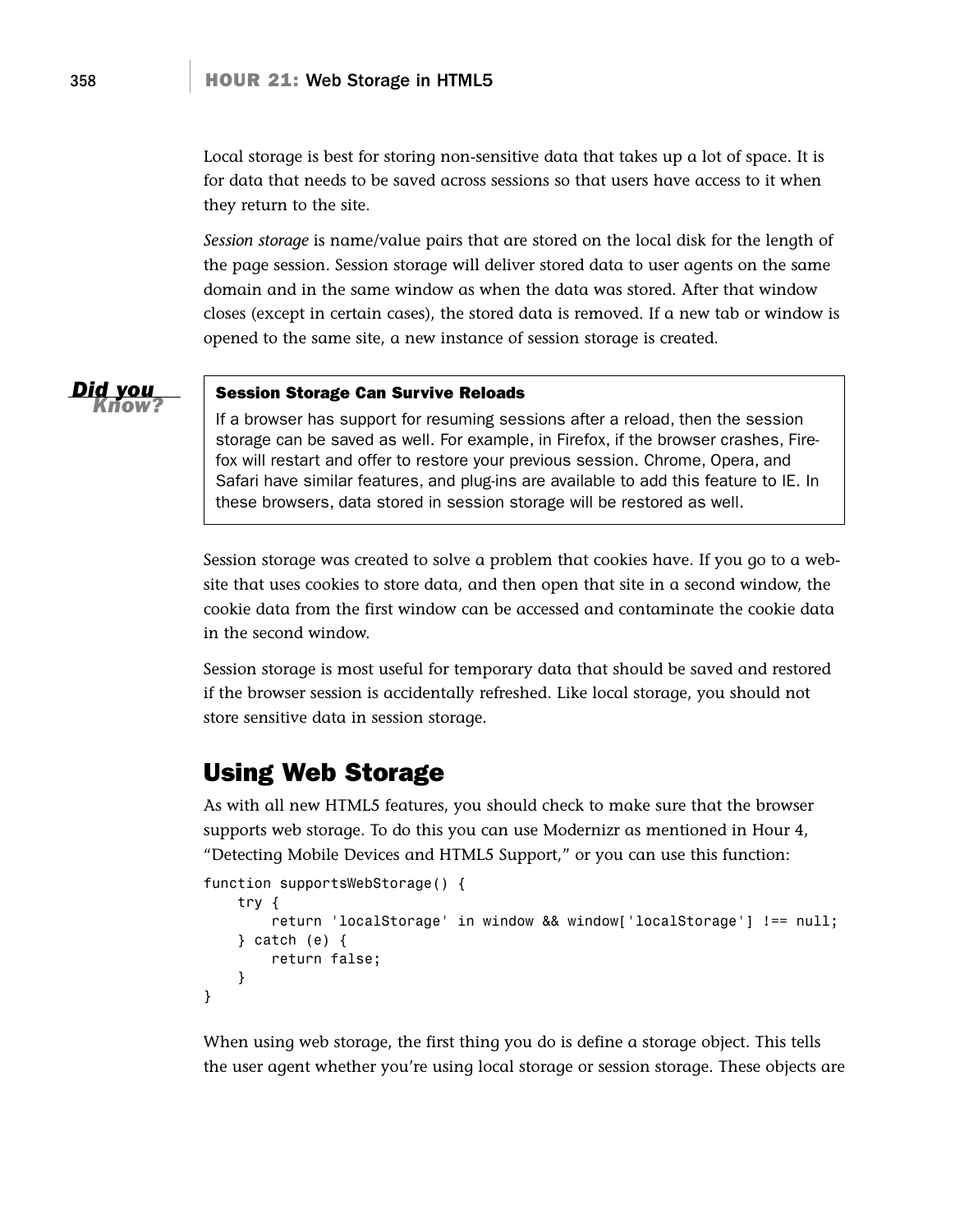- ▶ window.localStorage
- $\blacktriangleright$  window.sessionStorage

As with other objects, the window portion is assumed.

#### Try It Yourself

#### Saving Gift Status in an E-commerce Store

In online stores, a user can easily accidentally click away or close the browser window and lose his or her choices. This Try It Yourself shows how to use the sessionStorage object to save the gift status of a purchase in case of accidental browser refresh.

1. Add a checkbox, a div to hold the status, and a button to the page:

```
-p<label>
<input type=checkbox id=gift>This is a gift
</label>
<p>
<button id=checkGift>Check Gift Status</button>
<p><div id="isItaGift"></div>
```
2. In a <script> element at the bottom of the document, put a script to check for web storage support:

```
<script>
function supportsWebStorage() {
    try {
         return 'localStorage' in window && window['localStorage']
\rightarrow !== null;} catch (e) {
        return false;
    }
}
</script>
```
3. Inside the jQuery document ready function, add the check for support if statement:

```
$(document).ready(function(e) {
    if (supportsWebStorage()) {
        // web storage functions
    } else {
        // fallback functions
    }
});
```
▼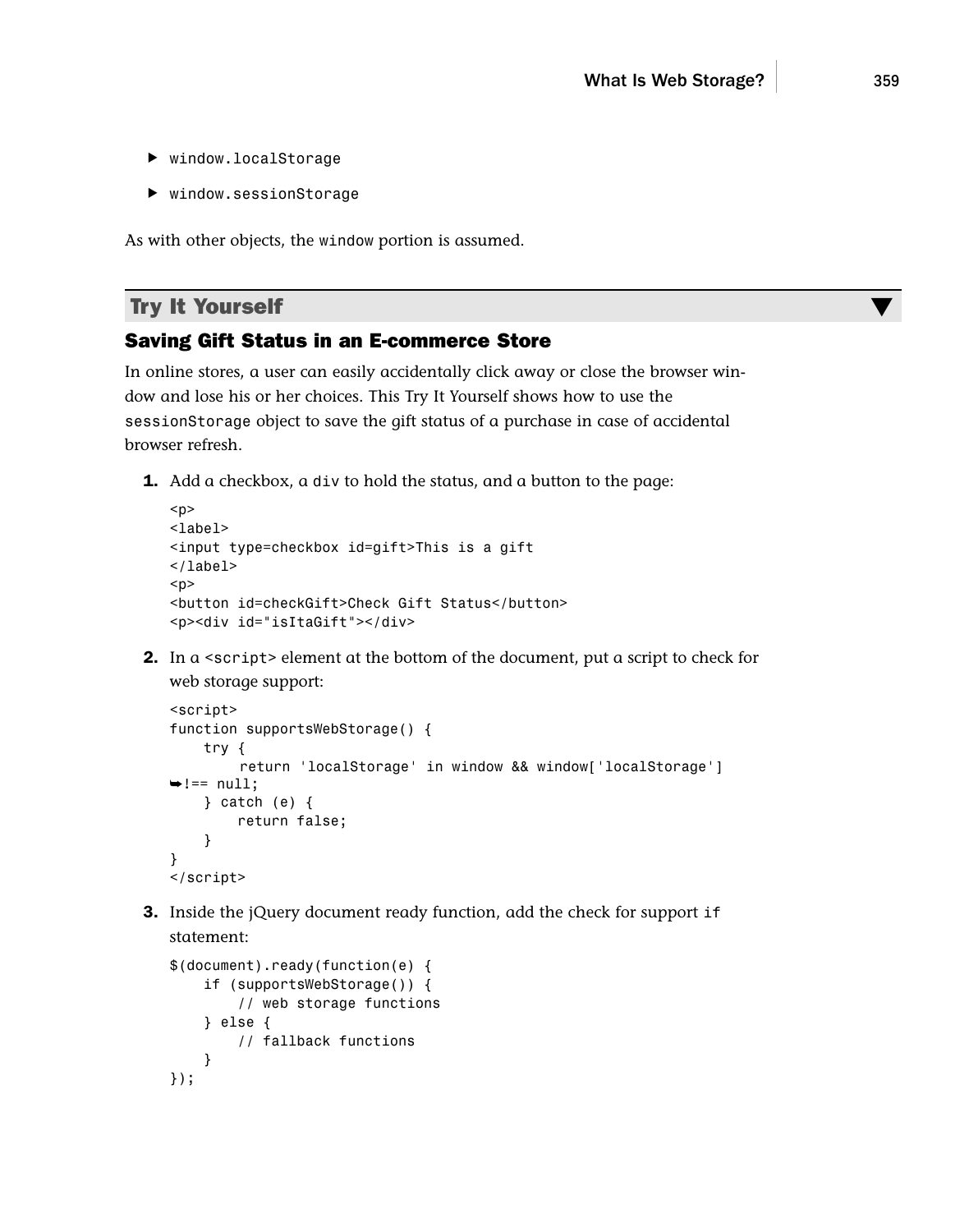4. In the web storage functions area, add the sessionStorage object for when the user clicks the checkbox:

```
$("#gift").click(function() {
    if ($(this).attr('checked')) {
       sessionStorage.setItem("gift", "yes");
    } else {
        sessionStorage.setItem("gift", "no");
    }
});
```
5. Add a function to check the web storage when the user clicks the button:

```
$("#checkGift").click(function() {
    var giftStatus = sessionStorage.getItem("gift");
    if (giftStatus == "yes") {
        $("#isItaGift").html("<p>This item is a gift.");
        $("#gift").attr("checked", "checked");
    } else {
        $("#isItaGift").html("<p>This item is not a gift.");
        $("#gift").removeAttr("checked");
    }
});
```
To check that this code is working, click the checkbox and then refresh the page. The browser should clear the checkbox, but if you click the button, it will update the page with the correct status. You can view this session storage example online at [www.html5in24hours.com/examples/web-storage](www.html5in24hours.com/examples/web-storageexample.html)[example.html.](www.html5in24hours.com/examples/web-storageexample.html)

The previous Try It Yourself section shows you how to use two of the four methods on the web storage interface. These methods are

- **getItem(** $key$ **)—This method gets the value of the item identified by the key** from storage.
- . **setItem(***key, value***)**—This method creates the item identified by the key and sets the value to value in storage.
- **Fuller removeItem(** $key$ **)—This method removes the item identified by the key** from storage.
- . **clear()**—This method completely empties all items from storage for the current object.
- **key(n)—This method iterates through all the currently stored keys and gets** the total number of values in the storage area. You can also use this to call a key by index value (n).

The storage object also has a length attribute that, when called, returns the number of key/value pairs associated with the object.

▲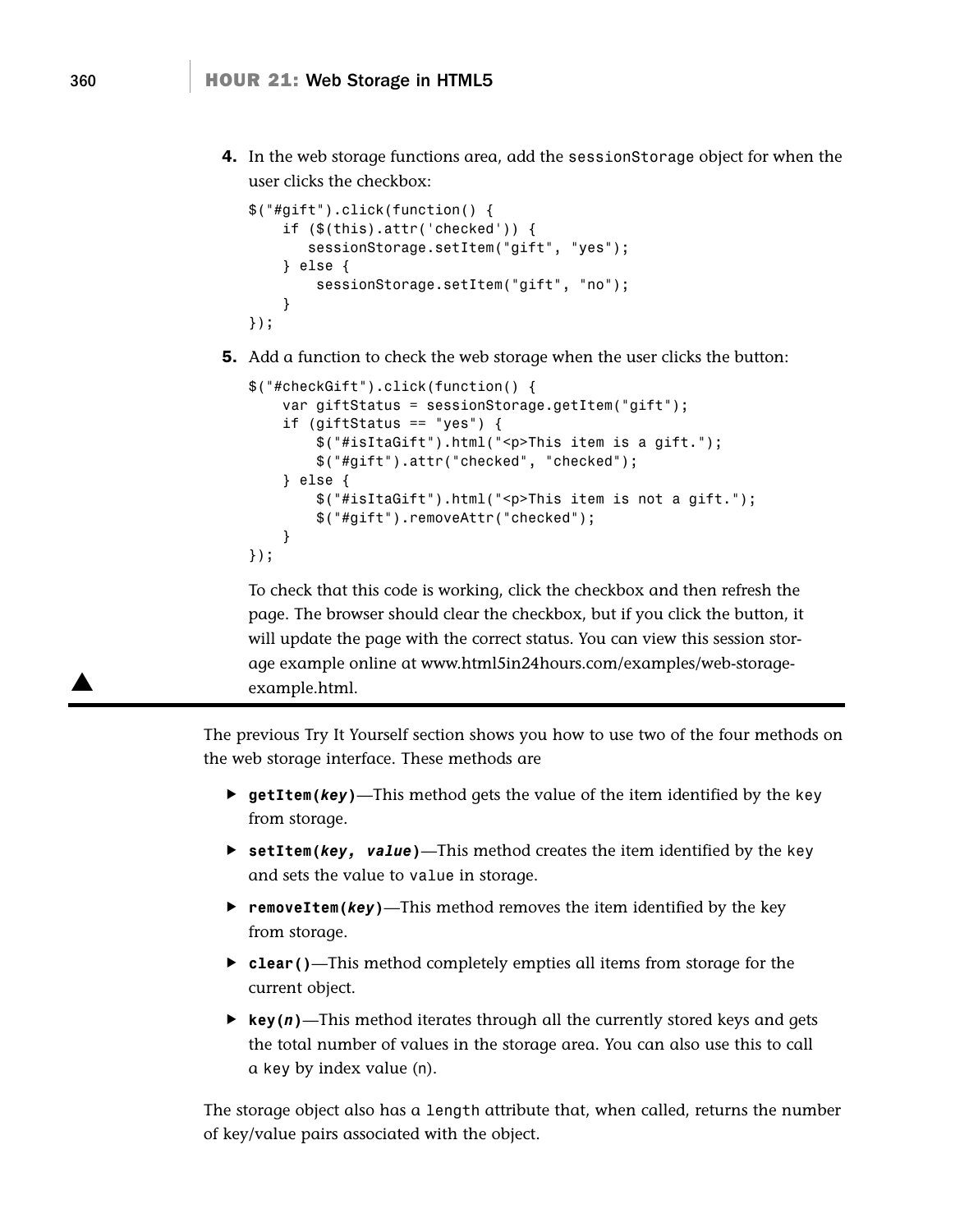#### *Watch Out!* Web Storage Can Be Hacked

As with cookies, web storage can be hacked if your site is not secured against cross site scripting (XSS). The name of any items you store in local storage is written in clear text inside your JavaScript, so a hacker can easily use XSS to collect that data.<sup>1</sup> To protect your readers, you should always use a <meta charset> element at the top of your pages before any text. Don't use web storage for session IDs; use session storage rather than local storage, and *do not* store sensitive data in local storage.

If you call the setItem() method with a key that already exists, the data will be overwritten with the new value. If you call the getItem() method and no key is stored the browser will return null.

The Web Storage API also provides an event to keep track of when the storage area changes: storage. This event creates a StorageEvent object that has the following properties:

- . **key**—The named key that was added, removed, or modified
- . **oldValue**—The previous value (including null) of the item
- . **newValue**—The new value (including null if the item was removed) of the item
- . **url**—The page that called a method that triggered the change

The last thing you should know about the storage event is that it cannot be cancelled. This is just an event to tell you what happened in the browser.

# Web SQL and Indexed DB

One drawback to web storage is that it provides only storage for key/value pairs. You cannot save structured data. However, two APIs are in use now that allow you to store complex relational data and query that data using SQL: Web SQL and Indexed DB.

# Web SQL Database

Web SQL Database is a specification that allows you to make SQL calls on the client side and store SQL databases. It is based on SQLite. Web SQL is supported by Android 2.1, Chrome 4, iOS 3.2, Opera 10.5, and Safari 3.2.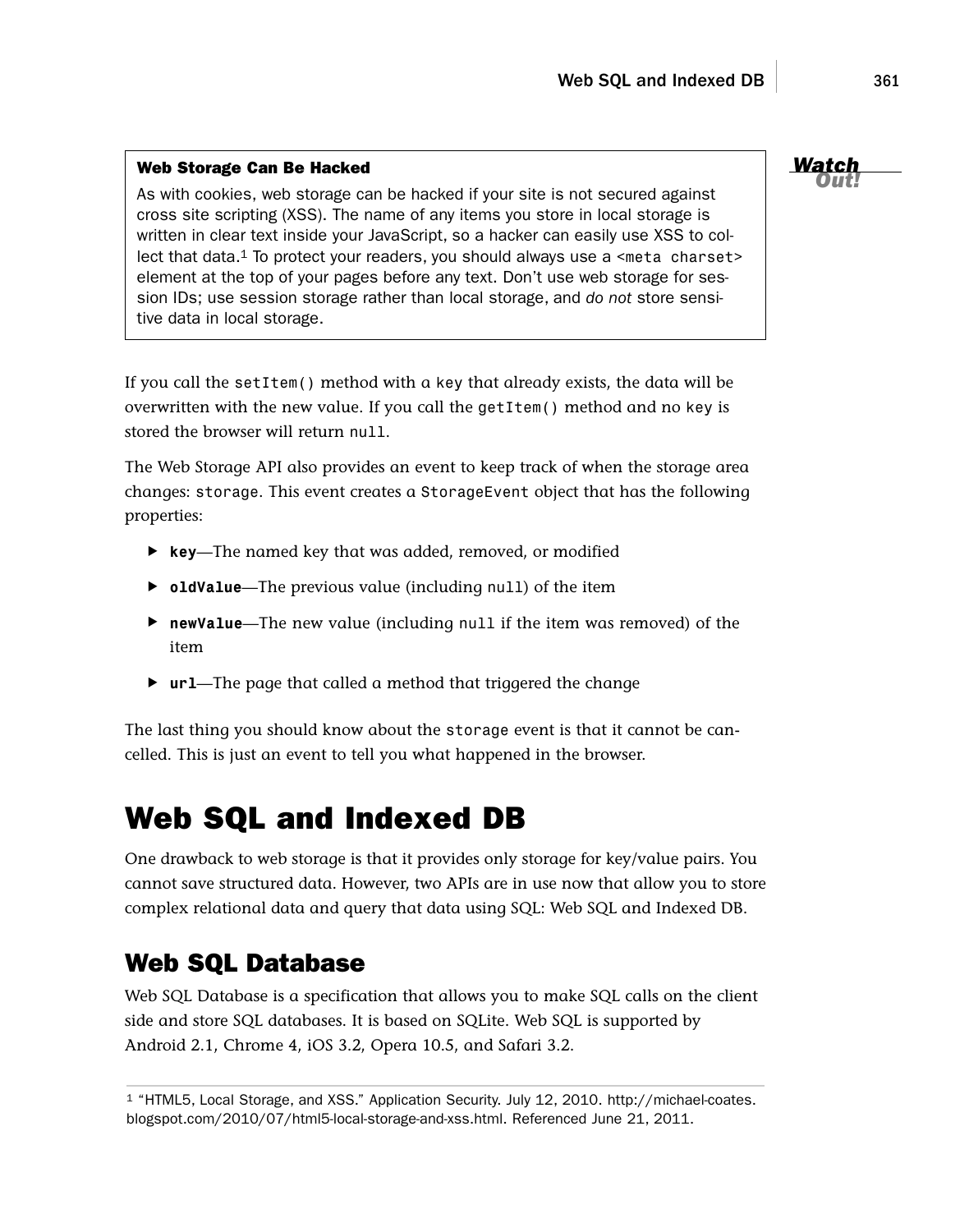### *Watch Out!*

#### Web SQL Has Been Discontinued

On November 18, 2010, the W3C decided to discontinue development of the Web SQL specification. It is still supported by some browsers, and it could be revisited in the future, but right now it is not being worked on and there are no plans to work on it.

First you should detect whether the browser supports Web SQL DB:

```
function hasWebSql() {
    return !!window.openDatabase;
}
```
You can then open a database. To create a Web SQL database use the openDatabase() method. If the database doesn't exist, Web SQL DB will create it. This method takes five attributes:

- $\blacktriangleright$  The name of the database
- ▶ The version number of the database
- $\blacktriangleright$  A text description
- $\blacktriangleright$  An estimated size for the database in bytes
- $\blacktriangleright$  The creation callback script

You open a database like this:

```
var db = openDatabase("addressBook", "0.1", "an online address book",
➥2000000);
```
Remember that the version number (0.1 in the above example) is required, and to open an existing database, you must use the same version number. Plus, although a changeVersion() method exist, it is not widely supported.

The creation callback is an optional script that runs when the database is created. Most of the time, you don't need this option, and in the preceding example it is not included.

The beauty of Web SQL DB is that it is a fairly simple API. After you have an open database, you use the transaction() method on that database to execute SQL commands with the executeSql() method. The executeSql() method takes SQL commands. If you don't know SQL, you should start by reviewing the documentation on SQLite at its website ([http://sqlite.org/\).](http://sqlite.org/) To add a table and two entries, you write:

```
db.transaction(function(tx) {
    tx.executeSql('CREATE TABLE IF NOT EXISTS names (id unique text)');
    tx.executeSql('INSERT INTO names (id, text) VALUES (1, "Joe")');
```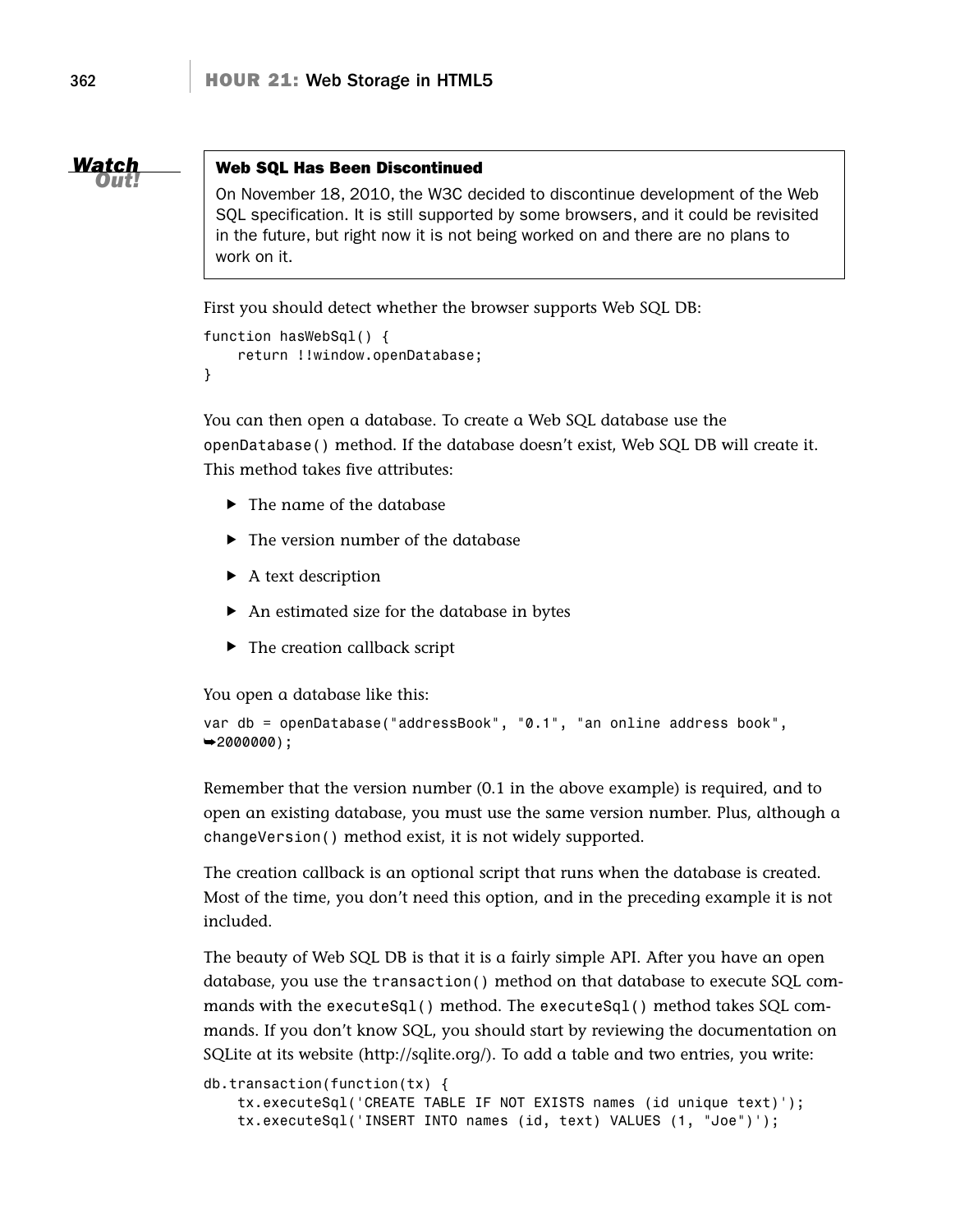```
tx.executeSql('INSERT INTO names (id, text) VALUES (2, "Sarah")');
});
```
#### SQLite Ignores Data Types

When you are inserting data into a database with Web SQL, you are inserting it into an SQLite database, and SQLite ignores data types. It just uses simple strings. So you should always do data verification to ensure that the data you are inserting is the type of data you want to insert—such as dates, integers, floating point numbers, and so on.

If you wanted to add external data, such as from a form, you would want to check it for malicious code (such as SQL injection) first and then pass the executeSQL method a variable. You enter dynamic values like this:

```
tx.executeSql('INSERT INTO names (id, text) VALUES (?,?)' 
➥[uniqueId, username]);
```
The uniqueId and username are variables that are mapped to the query.

Then, if you want to get data from the database, you use the SQL SELECT function:

```
db.transaction(function(tx) {
    tx.executeSql('SELECT * FROM addr', [], function(tx, names) {
        var len = names.row.length, i;
        alert(len + " names found");
    });
});
```
### Indexed Database API

The Indexed Database API (or IndexedDB or IDB) exposes the object store. This can have databases with records and fields that you use just like a database, but rather than accessing them through SQL calls, you use methods on the object store. IndexedDB is supported by Firefox 4 and Chrome 11.

As usual, first you detect for IndexedDB support:

```
function hasIndexedDb() {
    return !!window.indexedDB;
}
```
You then open a database with the open() method:

```
var req = window.indexedDB.open("addressBook", "an online address book");
```

```
Watch Out!
```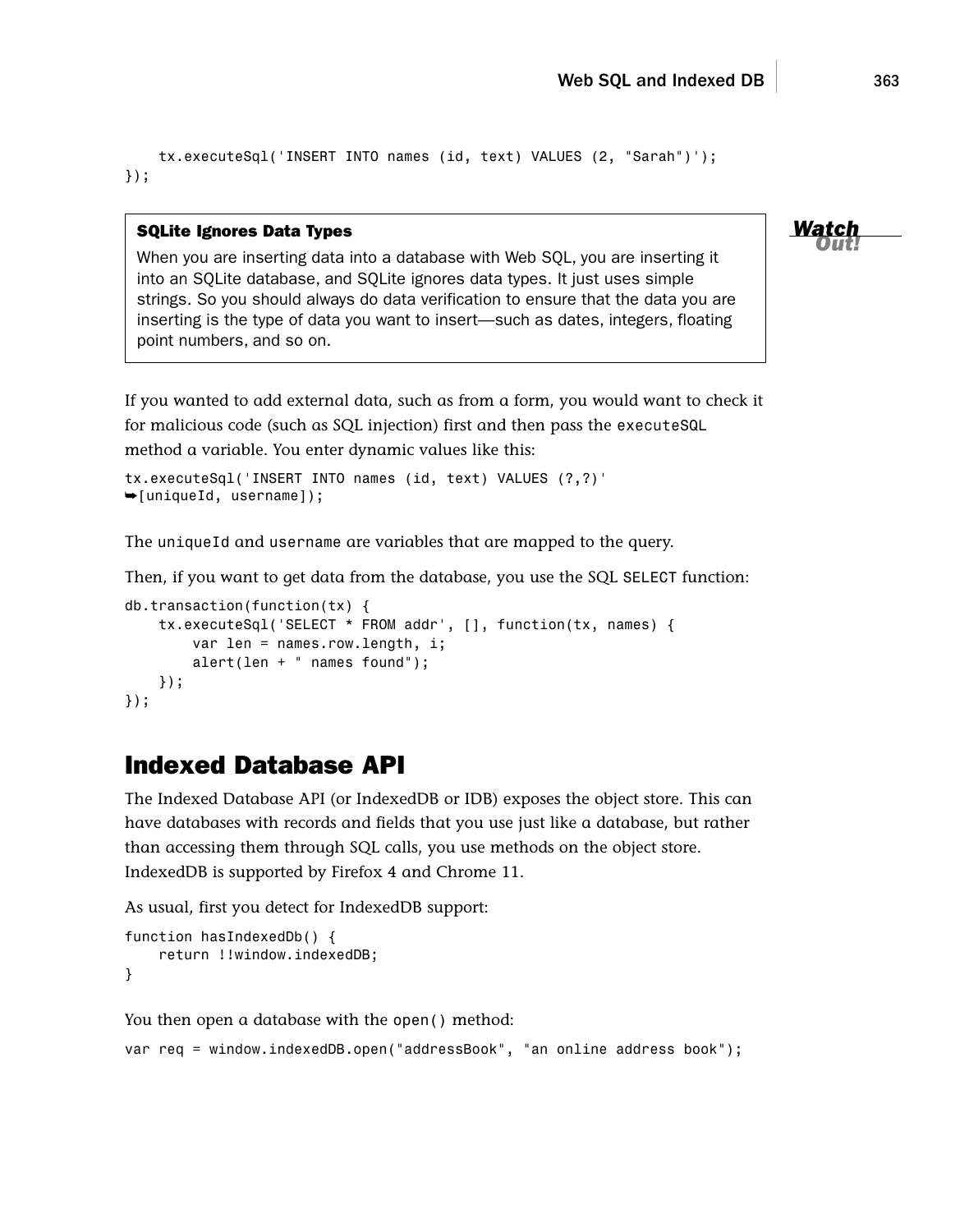

#### IndexedDB Requires Browser Prefixes

Although the specification lists window.indexedDB.open() as the method to open indexedDB databases, you need to use browser-specific prefixes to get it to work reliably. Firefox version 3 and lower uses moz (with an underscore), and Firefox 4 and up uses moz (without). Safari and Chrome use the webkit prefix. So, when you work with IDB it helps to initialize the object itself:

```
window.indexedDB = window.indexedDB || window.mozIndexedDB ||
window.webkitIndexedDB;
window.IDBKeyRange = window.IDBKeyRange | |
window.webkitIDBKeyRange;
window.IDBTransaction = window.IDBTransaction ||window.webkitIDBTransaction;
```
You have to set up the database for a first-time user:

```
req.onsuccess = function(e) {
var db = e.result;
if (db.version != "1") {
    //first visit, initialize database
    var createdObjectStoreCount = 0;
    var objectStores = [
        { name: "fnames", keypath: "id", autoIncrement: true },
        { name: "lnames", keypath: "id", autoIncrement: true },
        { name: "emails", keypath: "id", autoIncrement: true }
    ];
    function objectStoreCreated(e) {
        if (++createdObjectStoreCount == objectStores.length) {
            db.setVersion("1").onsuccess = function(e) {
                loadData(db);
            };
        }
    }
    for (var i=0; i< objectStores.length; i++) {
        var params = objectStores[i];
        req = db.createObjectStore(params.name, params.keyPath,
➥params.autoIncrement);
        req.onsuccess = objectStoreCreated;
    }
} else {
    //returning user, no initialization
    loadData(db);
}
};
```
Then to add an item to the database, you use the add() method:

```
req.onsuccess = function(e) {
    var objectStore = e.result.objectStore("fnames");
    objectStore.add("Jennifer").onsuccess = function(e) {
```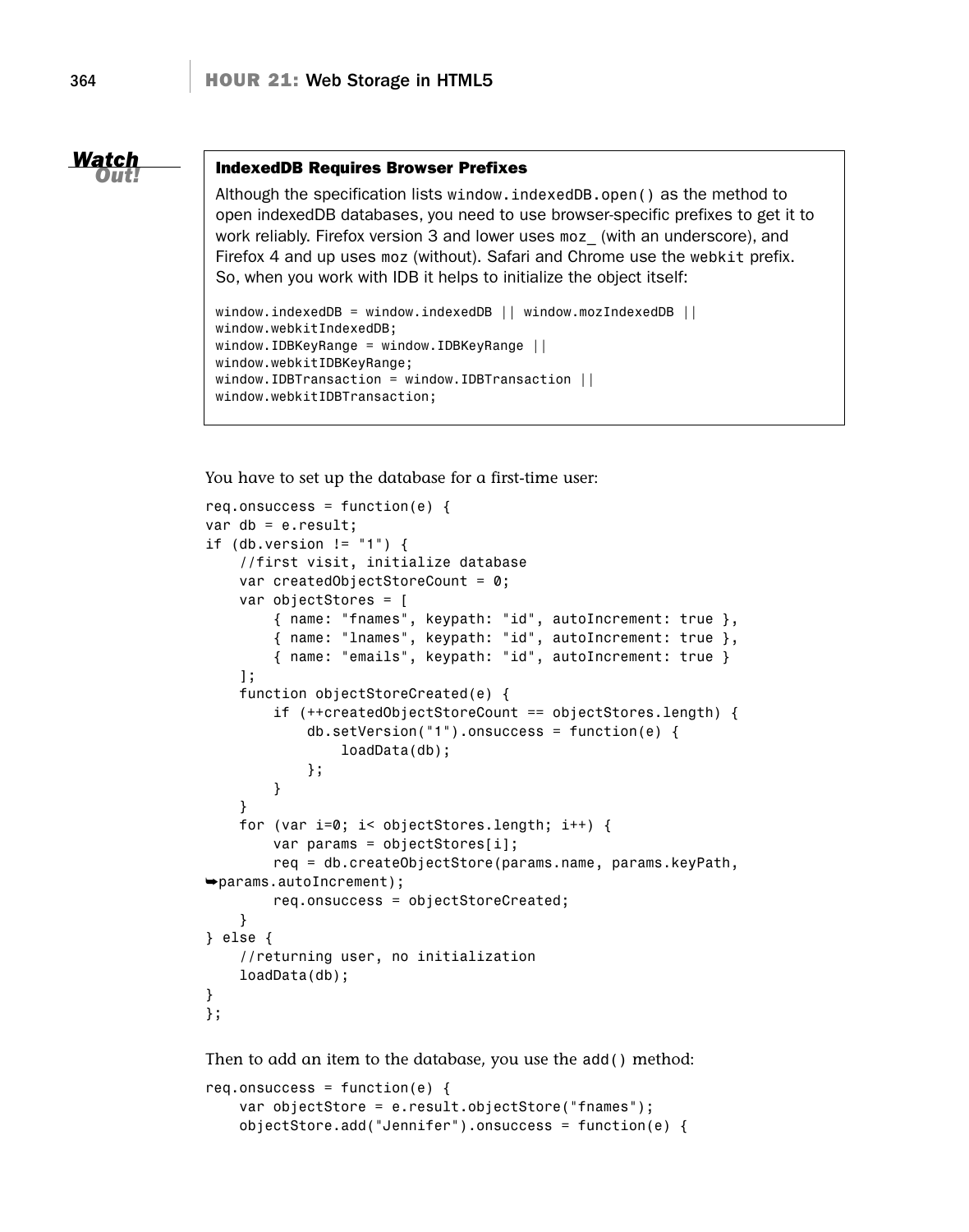```
alert("'Jennifer' added to database with id " + e.result);
    };
};
```
To list all the items in a table you would use the openCursor() method, and enumerate through it until it returned null:

```
req.onsuccess = function(e) {
    req = e.result.objectStore("fnames").openCursor();
    req.onsuccess = function(e) {
        var cursor = e.result;
        if (!cursor) {
            return
        }
        var element = $("#fnameList").append("<p>"+cursor.value.name);
        cursor.continue();
    };
};
```
### Try It Yourself

#### Building a Birthday Application for iOS and Android

This application lets iOS and Android users store and retrieve birthdays of friends and family in a local Web SQL database. Note that this application won't work in Firefox because the application uses only Web SQL, and Firefox only supports IndexedDB. It also doesn't work in Internet Explorer because IE doesn't support any web databases.

1. In your HTML5 document, write a form to enter the birthday data and display the month's birthdays:

```
<article>
<hgroup>
<h1>Birthday List</h1>
</hgroup>
<p>Store and retrieve birthdays of friends and family.
<h3>
<button id="prev">&amp;lt; Previous</button>
Birthdays in <span id=thisMonth>this Month</span>
<br/>button id="next">Next &amp;gt;</button>
</h3>
<table id="birthdays"></table>
</article>
<section id="input">
<h3>Store a Birthday</h3>
<p>Name: <input id="fullname" placeholder="full name" required
\rightarrow pattern="[A-Z, a-z, ]+">
(only letters and spaces allowed)
```
▼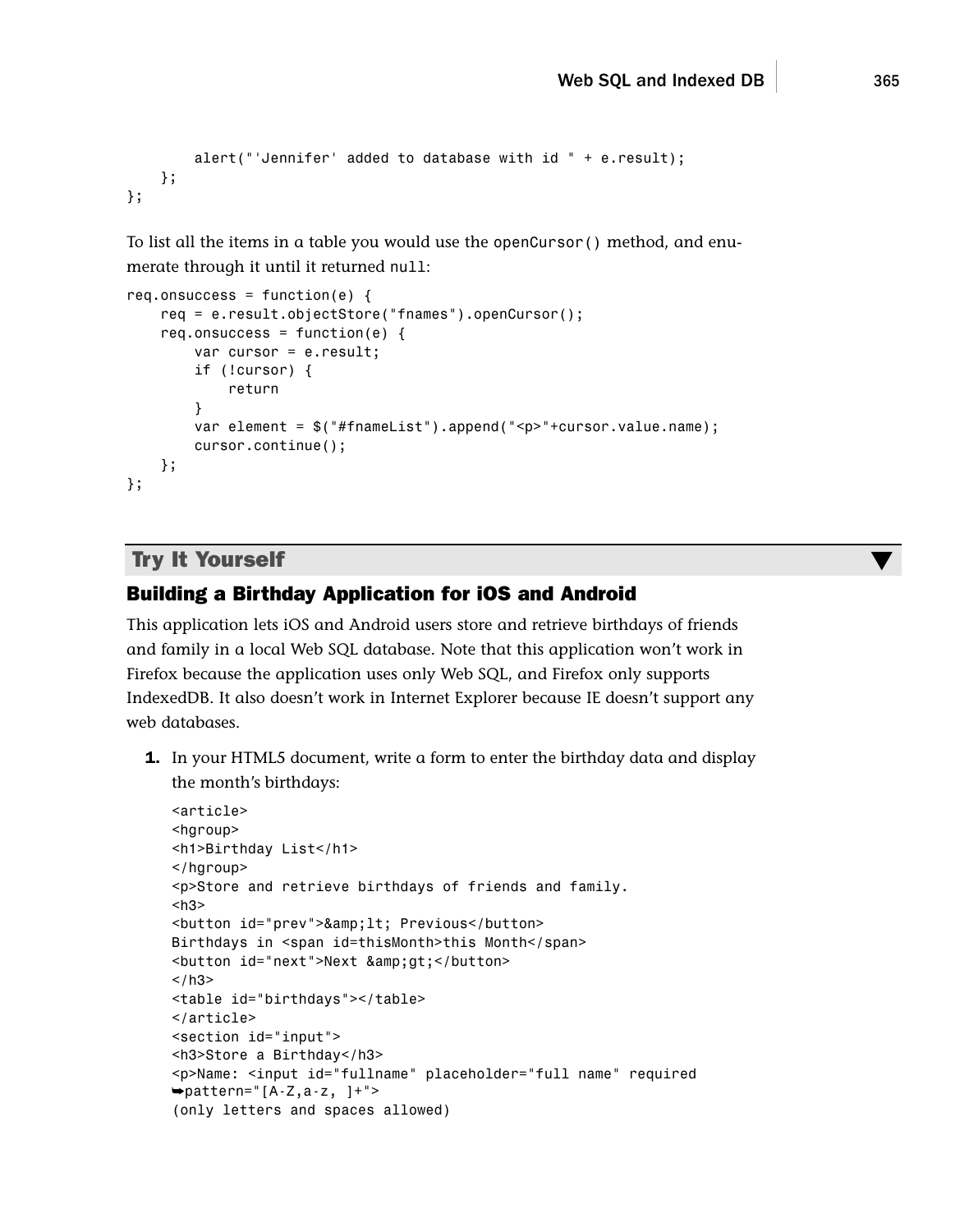```
<p>Birthday:
<select id="birthdayMonth" required>
    <option value="0">January
    <option value="1">February
    <option value="2">March
    <option value="3">April
    <option value="4">May
    <option value="5">June
    <option value="6">July
    <option value="7">August
    <option value="8">September
    <option value="9">October
    <option value="10">November
    <option value="11">December
</select>
<input type="number" id="birthdayDay" min="1" max="31"
size="4" step="1" required>
<p><button id="addBirthday">Store Birthday</button>
</section>
<section id="output">
<table id="submitted"></table>
</section>
```
2. Add links to script files for general functions and the Web SQL-specific functions:

```
<script src="birthday-list-websql.js"></script>
<script src="birthday-list.js"></script>
```
3. In the birthday-list.js file, check for Web SQL support and add code to display a message if the device doesn't support it:

```
if (hasWebSql()) {
    //Open or create the web SQL database
    var db = openWebSqlDb();
    //Initialize the database
    initWebSqlDb(db);
} else {
    // use plain web storage
    $("hgroup").append("<h2 id=warning>This Application Requires Web
\blacktrianglerightSQL. </h2>");
}
// begin general functions
function hasWebSql() {
    return !!window.openDatabase;
}
```
4. In the birthday-list-websql.js file, write the openWebSqlDb and initWebSqlDb functions:

```
function openWebSqlDb() {
    var db=openDatabase('MyBirthdayDb','1.0','my birthdays app', 
\rightarrow 2 * 1024 * 1024);
    return db;
}
```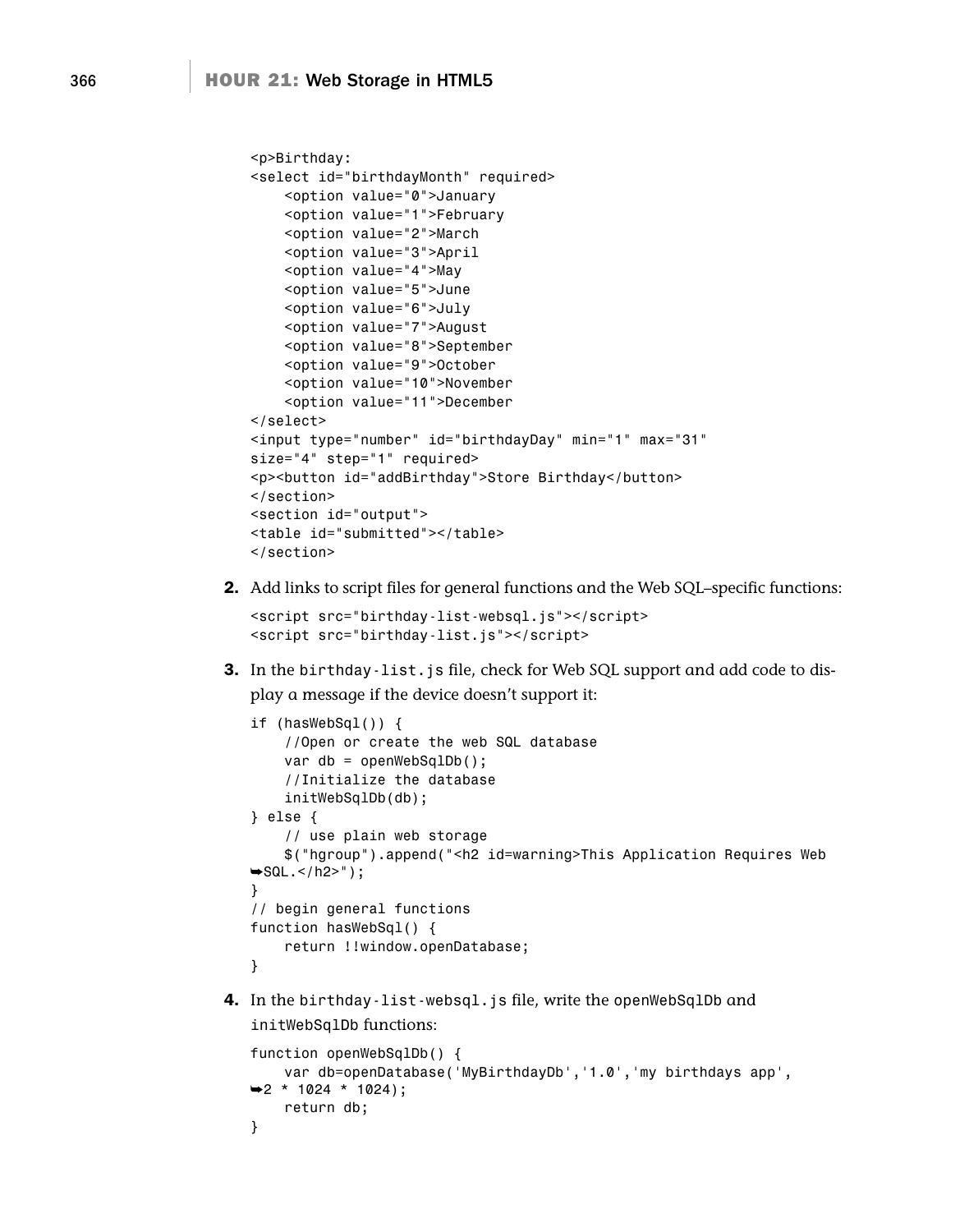```
function initWebSqlDb(db) {
   db.transaction(function(tx) {
       tx.executeSql('CREATE TABLE IF NOT EXISTS birthdays(
➥id integer primary key autoincrement, fullname, birthdayMonth,
➥birthdayDay)');
   });
   // load current month's birthdays
   var thisMonth = new Date().getMonth();
   window.onload = listBirthdaysWebS(thisMonth);
}
```

```
5. Upon loading, the script will load any birthdays stored in the database, so add
   the listBirthdaysWebS function to the birthday-list-websql.js file:
```

```
function listBirthdaysWebS(month) {
   db.transaction(function(tx) {
        tx.executeSql('SELECT * FROM birthdays', [], function(tx,
➥results) {
            var len=results.rows.length, i;
            for(i=0; i<len; i++) {
                if(results.rows.item(i).birthdayMonth == month) {
                    var prettyMonth =
➥getMonthName(parseInt(results.rows.item(i).birthdayMonth));
                    createTableRow(results.rows.item(i).id,
➥results.rows.item(i).fullname,prettyMonth,
➥results.rows.item(i).birthdayDay,"birthdays");
                }
           }
       });
   });
}
```
6. You will also need functions to write the table rows and display month names in the birthday-list.js file:

```
function createTableRow
➥(insertId,inputFullName,inputBirthdayMonth,inputBirthdayDay,tableId) {
    var birthdayRow = $("<tr id=b"+insertId+"></tr>");
    var id = $( "<td><p>"+insertId+"</td>");
    var fullname = $("<td><p>"+inputFullName+"</td>");
    var birthdayMonth = $(" <td>>p~'+inputBirthdayMonth+" </td>");
    var birthdayDay = $(" <td><p>pp</i>++inputBirthdayDay+" <td><p>td</p>;
    // if you add an indexeddb section,
    // you will need to create a separate remove button for that db
    var removeButton = $('<td><p>>>>button onclick="removeBirthdayWebS('
➥+ insertId + ')">Delete</button></td>');
    birthdayRow.append(fullname)
                .append(birthdayMonth)
                .append(birthdayDay)
                .append(removeButton);
    $("#"+tableId).append(birthdayRow);
```
}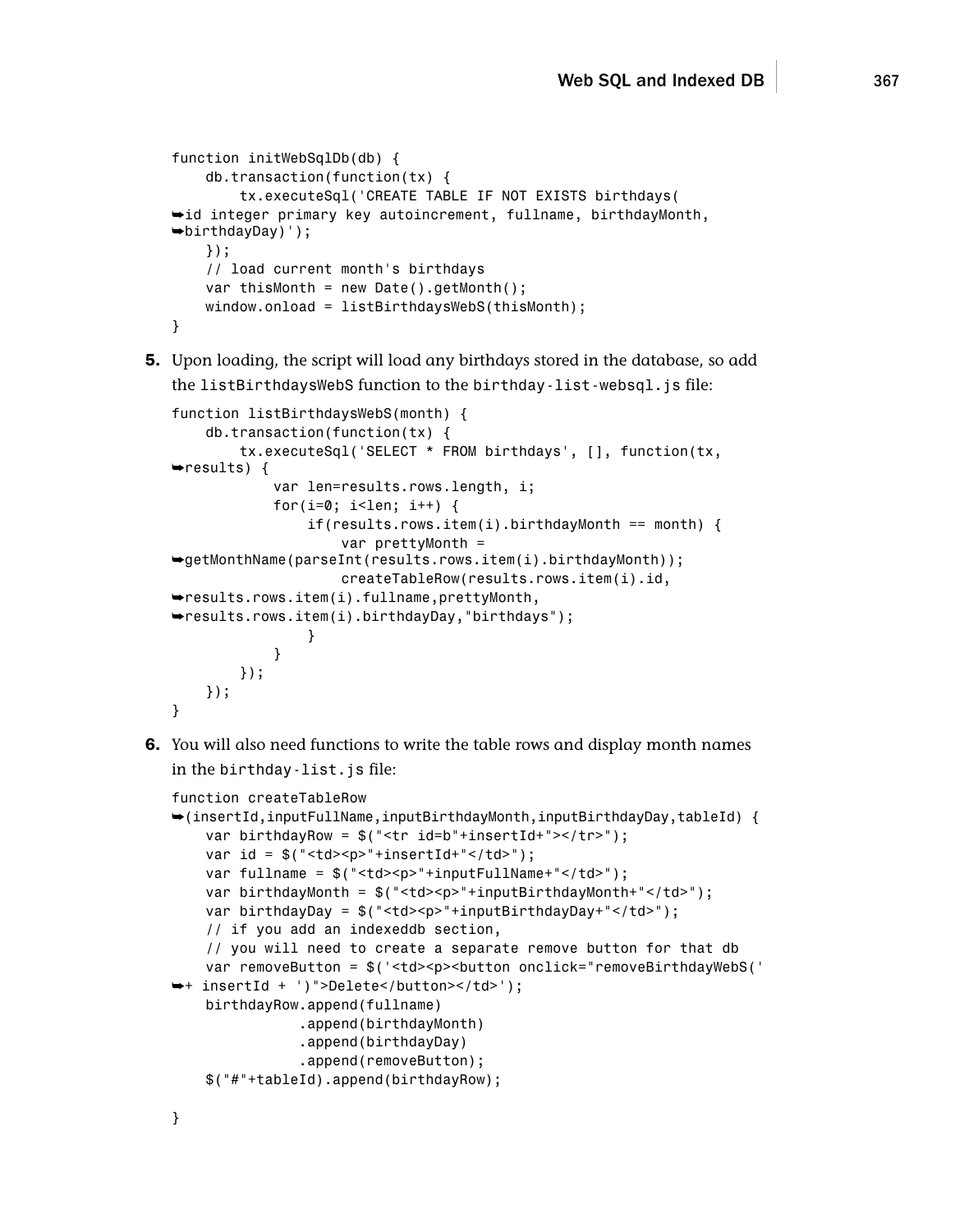```
function getMonthName(month) {
    month = parseInt(month);
    switch(month) {
        case 0:
            month = "January";
            break;
        case 1:
            month = "February";
            break;
        case 2:
            month = "March";
            break;
        case 3:
            month = "April";
            break;
        case 4:
            month = "May";
            break;
        case 5:
            month = "June";
            break;
        case 6:
            month = "July";break;
        case 7:
            month = "August";
            break;
        case 8:
            month = "September";
            break;
        case 9:
            month = "October";
            break;
        case 10:
            month = "November";
            break;
        case 11:
            month = "December";
            break;
    }
    return month;
}
```
7. The last thing to go in the birthday - list. js file is the document ready function. In it add jQuery to change the text "this Month" to the current month name:

```
$(document).ready(function(){
   var monthNum = new Date().getMonth();
   var thisMonthIs = getMonthName(monthNum);
    $("#prev").attr("class", monthNum);
```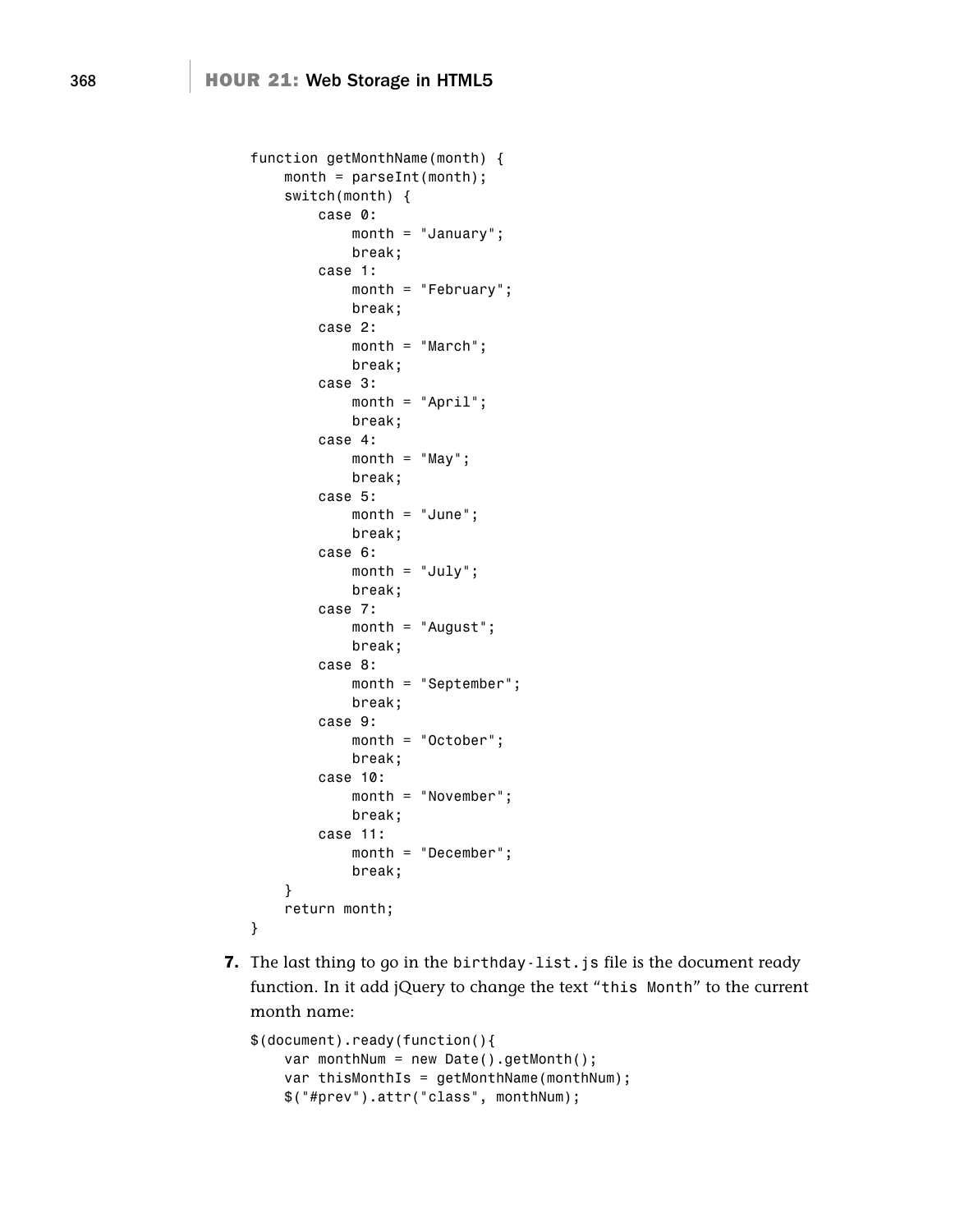```
$("#next").attr("class", monthNum);
   $("#thisMonth").html(thisMonthIs);
});
```
8. Add the "next" and "previous" button support into the document ready function:

```
$("#prev").click( function(e) {
    var curMonth = $(this).attr("class");var newMonth = parseInt(curMonth) -1;
    if (curMonth == "0") {
        newMonth = "11";}
    $("#prev").attr("class", newMonth);
    $("#next").attr("class", newMonth);
    $("#birthdays tr").remove();
    $("#thisMonth").html(getMonthName(newMonth));
    listBirthdaysWebS(newMonth);
}); // end previous month
$("#next").click( function(e) {
    var curMonth = $(this).attr("class");var newMonth = parseInt(curMonth) +1;if (curMonth == "11") {
        newMonth = "0";}
    $("#next").attr("class", newMonth);
    $("#prev").attr("class", newMonth);
    $("#birthdays tr").remove();
    $("#thisMonth").html(getMonthName(newMonth));
    listBirthdaysWebS(newMonth);
}); // end next month
```
9. Add the functions to add and delete birthdays to your birthday-list-websql.js file:

```
function addBirthdayWebS(db,inputFullName,inputBirthdayMonth,
➥inputBirthdayDay) {
    var prettyMonth = getMonthName(parseInt(inputBirthdayMonth));
    var curMonth = $("#next") .attr("class");
    db.transaction(function(tx) {
        tx.executeSql('INSERT INTO birthdays(
➥fullname,birthdayMonth,birthdayDay) VALUES (?,?,?)',
➥[inputFullName,inputBirthdayMonth,inputBirthdayDay],
➥function(tx, results) {
            createTableRow(results.insertId,inputFullName,
➥prettyMonth,inputBirthdayDay,"submitted");
            if (!$('#stored').length) {
                $("#submitted").before("<h3 id=stored>Stored</h3>");
            }
            // add current month additions to current birthday list
            if (inputBirthdayMonth == curMonth) {
```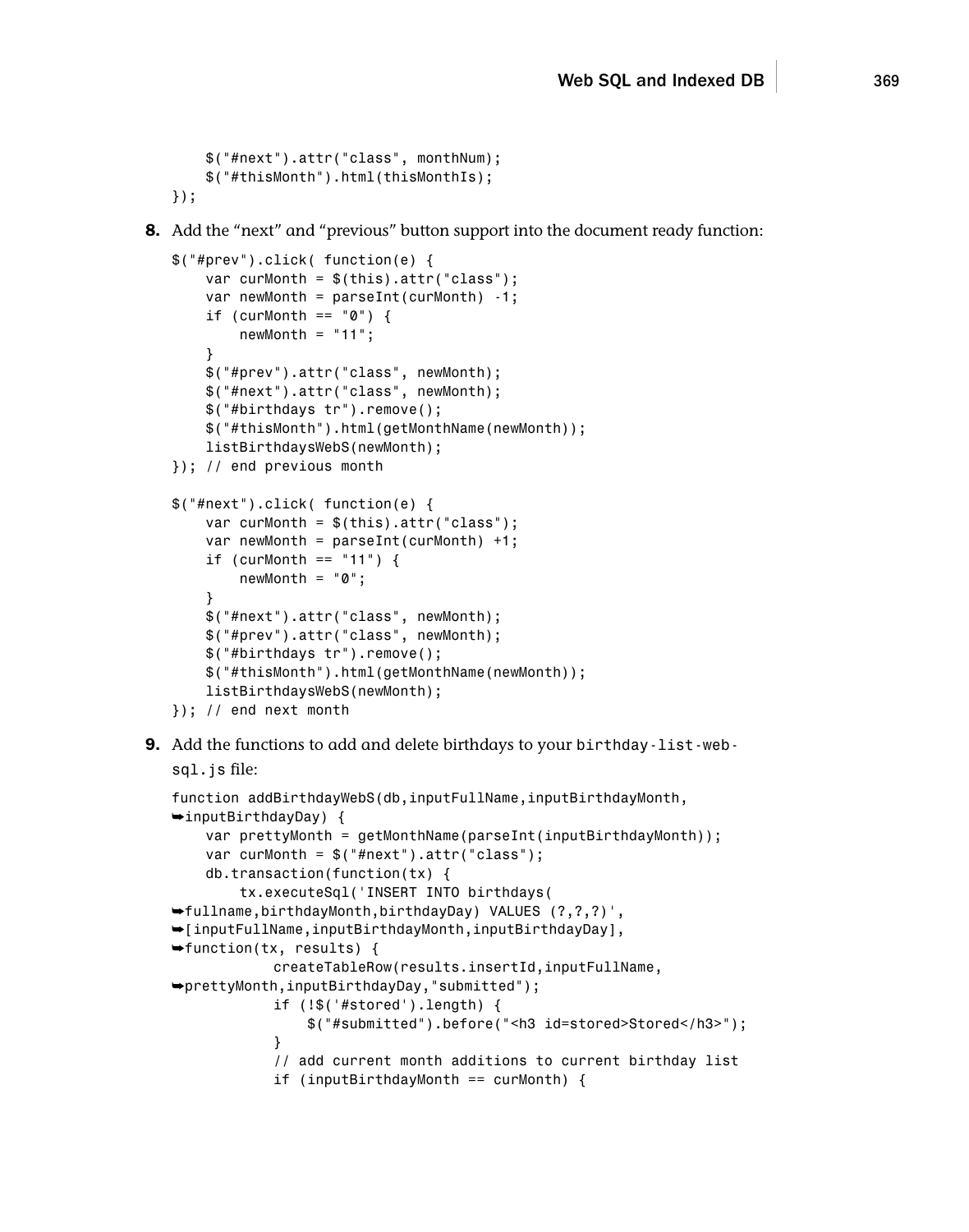```
createTableRow(results.insertId,inputFullName,
➥prettyMonth,inputBirthdayDay,"birthdays");
            }
        });
    });
}
function removeBirthdayWebS(id) {
    db.transaction(function(tx) {
        tx.executeSql('DELETE FROM birthdays WHERE id=?', [id],
➥function() {
            //Dynamically remove the birthday from the list
            $("#b"+id).remove();
       });
    });
}
```
10. Finally, call the addBirthday function when a user clicks on the Store Birthday button in the document ready function:

```
$("#addBirthday").click( function(e) {
    var inputFullName=$("#fullname").val();
    var inputBirthdayMonth=$("#birthdayMonth").val();
    var inputBirthdayDay=$("#birthdayDay").val();
    addBirthdayWebS(db,inputFullName,inputBirthdayMonth,
➥inputBirthdayDay);
}); // end addBirthday
```
You can see an example of this application at [www.html5in24hours.com/](www.html5in24hours.com/examples/birthday-list.html) [examples/birthday-list.html.](www.html5in24hours.com/examples/birthday-list.html)

# Summary

This hour you learned about web storage and how you can store more data on the client side than you can with cookies. Web storage consists of local storage and session storage.

Local storage allows you to store a lot of data in name=value pairs that are stored locally on the hard drive. Items stored in this area are kept even if the browser is shut down or the computer is turned off.

Session storage allows you to store data in name=value pairs for the duration of a session. Session storage is specific to the window that it is opened in, so a user opening two windows to your website opens two different session storage instances.

This hour also covered two ways to store more structured data. These are Web SQL, which stores data using SQLite, and IndexedDB, which uses a JavaScript API to store data.

▲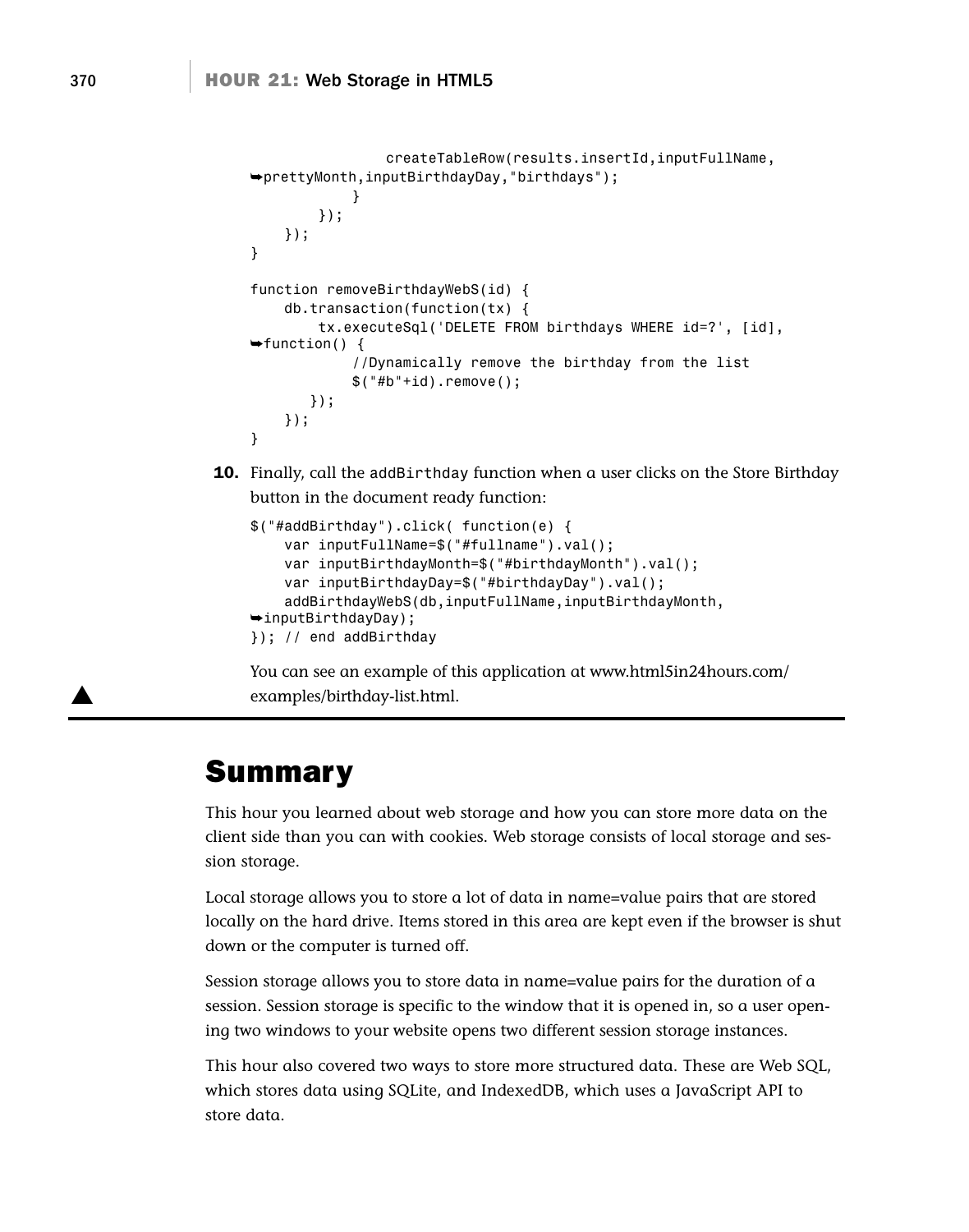# Q&A

- Q. *If web storage is supported by all major browsers, shouldn't I just use it instead of cookies?*
- A. As mentioned in this hour, cookies still have a valid purpose. They can be more secure, and so using them for session IDs is important. Plus, cookies are more familiar to most developers and so easier to implement. Also, users can delete local storage (just like they can cookies) and may be more likely to if it takes up too much space.

#### Q. *Do I have to know SQL to use Web SQL and IndexedDB?*

A. Because Web SQL uses SQLite to select and query the database, you need to write SQL calls to create and query the database. IndexedDB is easier to use because it doesn't require that you learn SQL.

#### Q. *If Web SQL Database was discontinued in 2010, why should I use it now? Won't it just be obsolete?*

A. Several browsers support Web SQL Database and not all of them currently support other client-side database options. Plus, it is a good way to familiarize yourself with the idea of client-side databases.

You should also keep in mind that Web SQL is the only database currently supported on mobile devices. If your application needs to work on mobile, then you should use it instead of IndexedDB. Ultimately, you should use the technology that best fits your users.

#### Q. *Are there easy ways to create structured data for storing in local storage?*

A. Many developers use JSON.stringify and JSON.parse to convert JavaScript string objects from JavaScript (stringify) and back (parse).

#### Q. *Can I use the same storage API to access different data stores?*

A. Data stores are protected in a similar fashion to cookies. If your script is on the same domain as the stores, then you can access it, even from different web pages, but you cannot access a data store set by another domain.